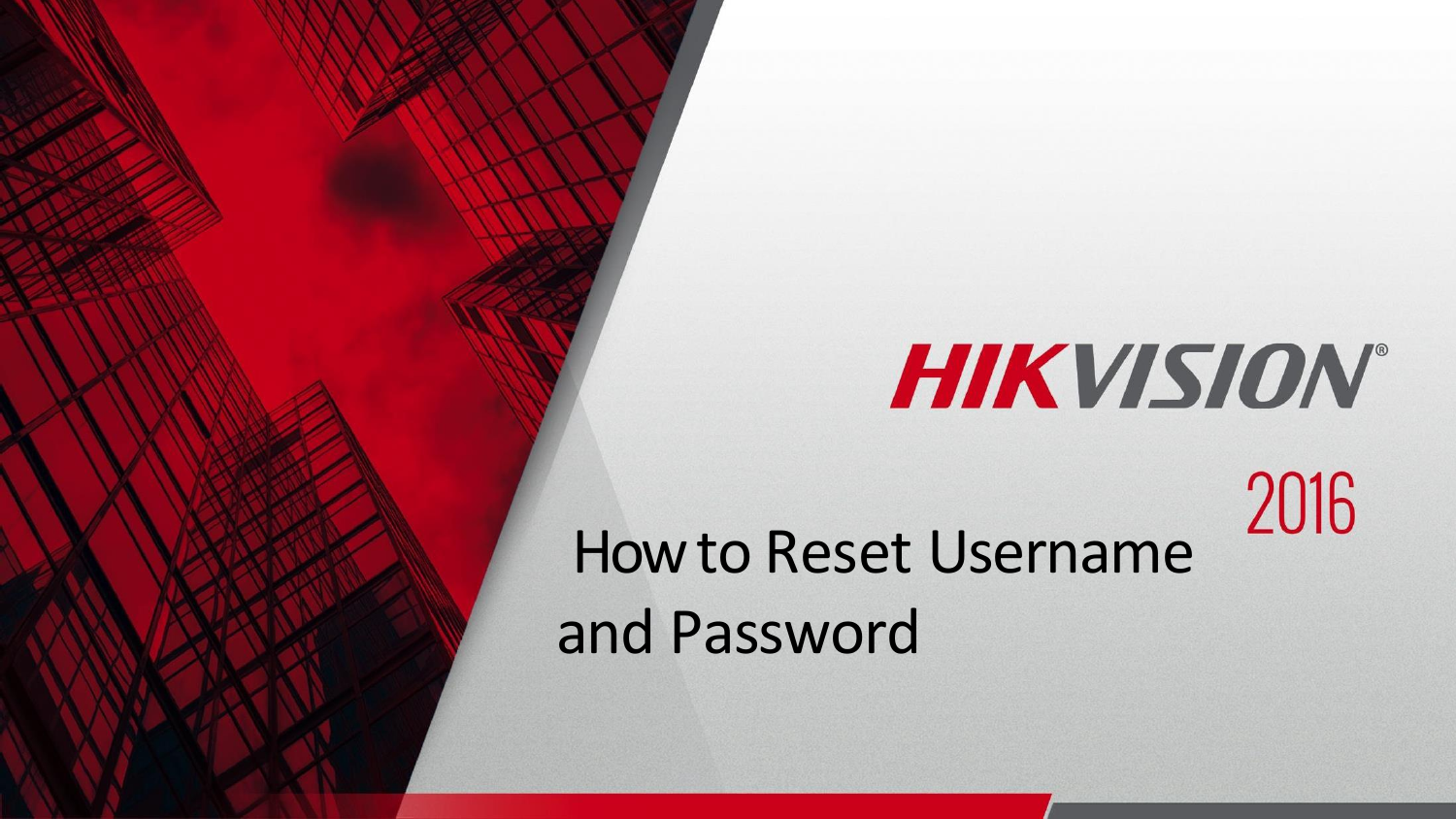#### Use the direct unit method to reset the username and password on Hikvision DVRs and NVRs



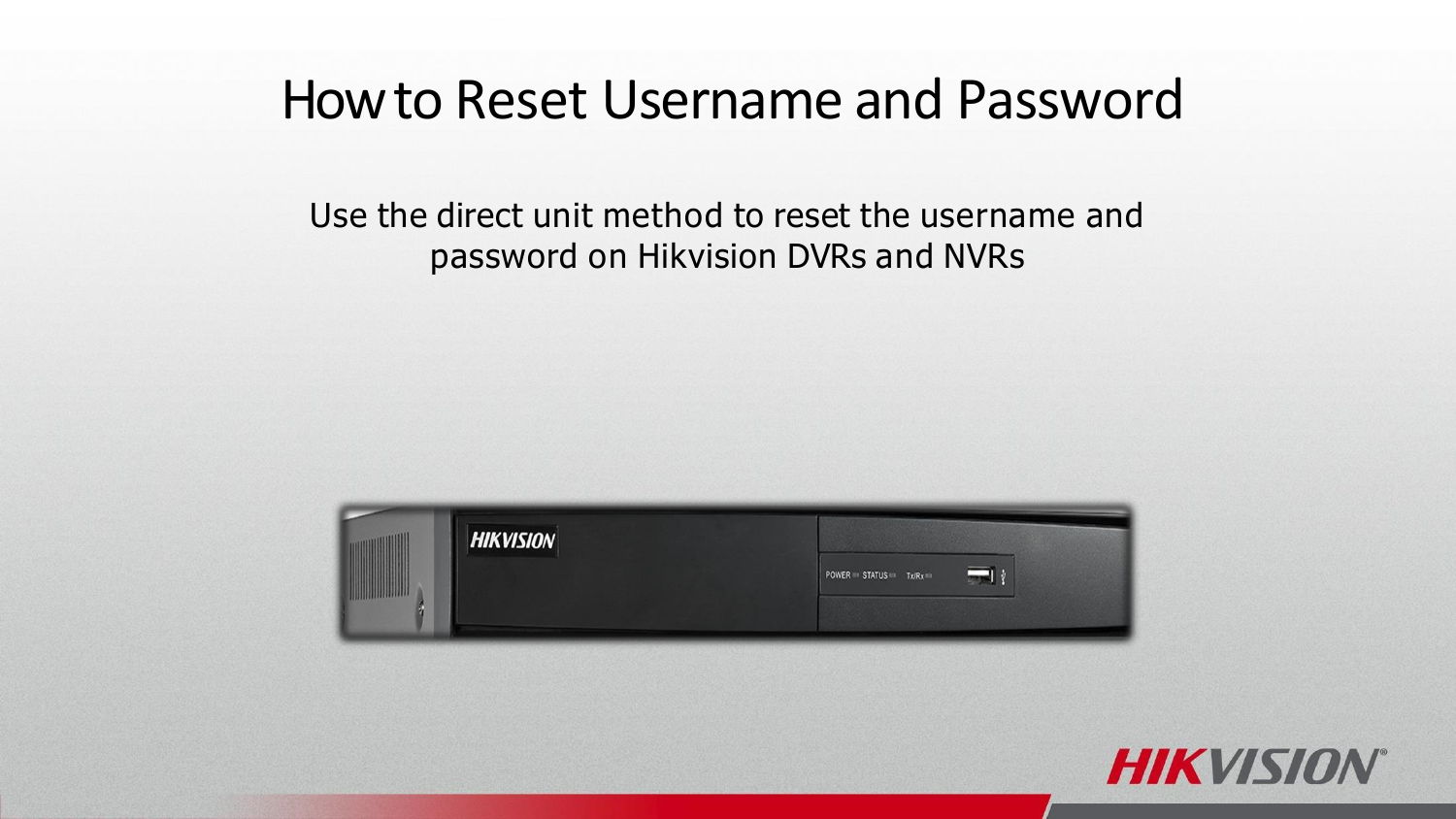• It is highly recommended to use the direct unit method, described in this document, when resetting the password of the NVR or DVR.

• For this process you will need a monitor and a mouse connected directly to the NVR or DVR.

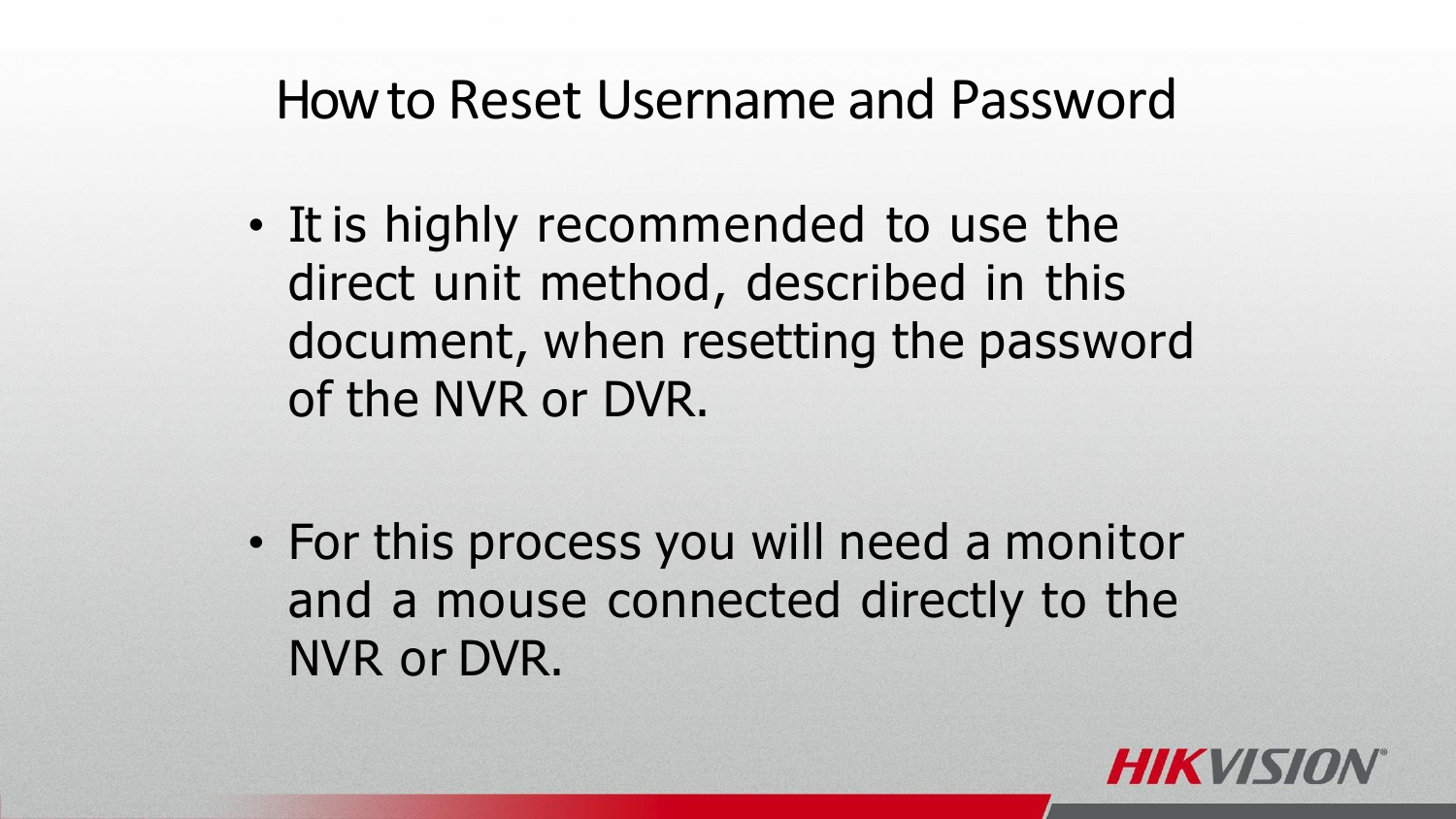- Right click anywhere on the screen to bring up the device login window
- In the lower left corner of the login window is a hidden button, double click to bring up the restore default password box.

|                                                    | Login        |  |
|----------------------------------------------------|--------------|--|
| <b>User Name</b>                                   |              |  |
| Password                                           |              |  |
|                                                    |              |  |
| DVR is locked. Please input username and password. |              |  |
|                                                    |              |  |
|                                                    |              |  |
|                                                    | OK<br>Cancel |  |
|                                                    |              |  |

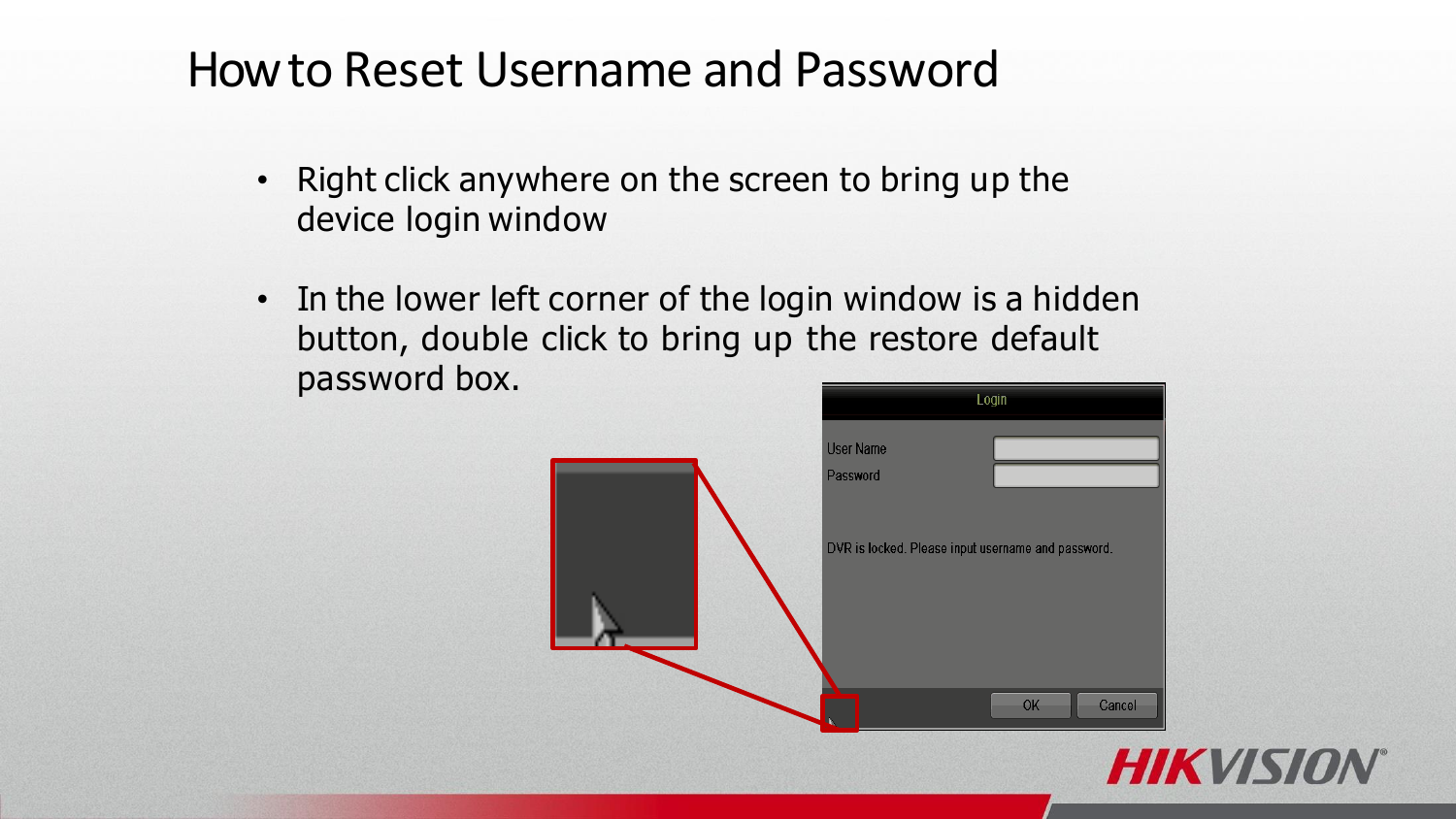- The complete serial number and system date and time must be provided to the Hikvision USA tech support team. Please send an email with [helpdesk.usa@hikvision.com](mailto:helpdesk.usa@hikvision.com)
- The Hikvision tech support will provide multiple secure codes. Secure codes are date specific.
- Input the correct secure code and click the OK button. The correct code will match the system date.

| Restore default password         |                                    |  |
|----------------------------------|------------------------------------|--|
| Serial No.<br><b>Secure Code</b> | 908AAWR540429428WCVU<br>RrS9Q9y9rq |  |
| Password Key                     | Cancel<br>OK <sub>k</sub>          |  |
|                                  | Cancel<br>OK                       |  |

**Please note**: The serial number may be partially hidden, for example: after the AAWR in our example shown here, place the cursor in the serial number field, then click and drag to the right to reveal the remainder of the serial numberIKM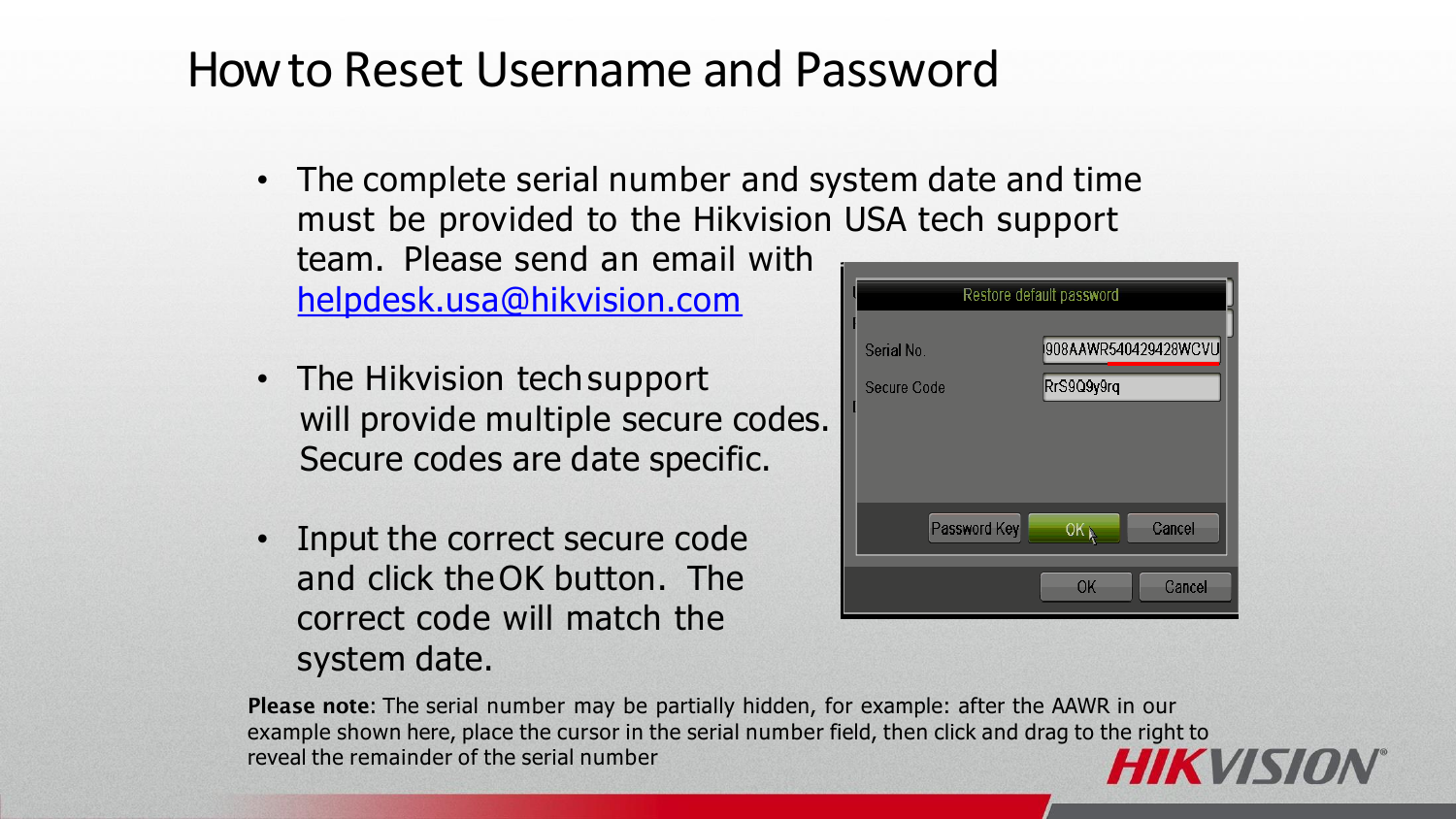- When the secure code is entered successfully, you will be prompted to input a new username and password.
- Enter a new username and complex password
- Confirm the complex password
- Click OK to reset the device's username and password.